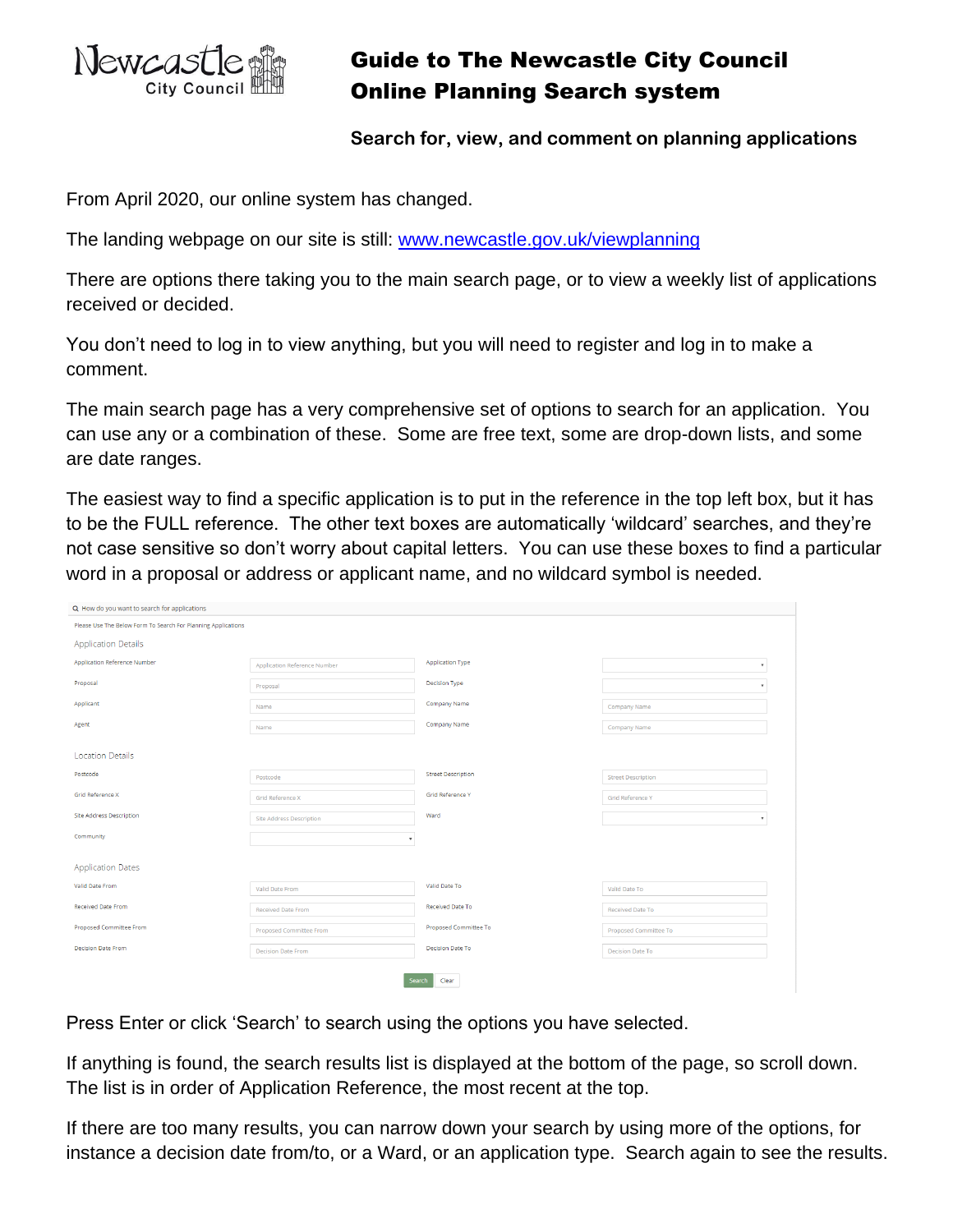| <sup>1</sup> Search Results  |                                              |                                                                                      |                                                                                                                                                                                   |        |           |                 |                             |  |  |  |
|------------------------------|----------------------------------------------|--------------------------------------------------------------------------------------|-----------------------------------------------------------------------------------------------------------------------------------------------------------------------------------|--------|-----------|-----------------|-----------------------------|--|--|--|
| <b>Application Reference</b> | <b>Application Type</b>                      | <b>Location Details</b>                                                              | Proposal                                                                                                                                                                          | Ward   | Community | <b>Decision</b> | View                        |  |  |  |
| 2016/0660/08/LBC             | Approval of Details Reserved<br>by Condition | 10-16, 18-24 Cloth Market.<br>Newcastle Upon Tyne, NE1 1EE Submission of large scale | Listed Building Application:<br>details of installation and<br>repairs of windows, doors and<br>staircases and schedule of<br>works to comply with<br>conditions 12, 13 and 14 of | 18MONT |           |                 | % View<br><b>STATISTICS</b> |  |  |  |

 $\checkmark$  TIP: there is also the Weekly Lists option in the left hand menu, to see a list of applications received, or decided, in a specific week.

Click the 'View' button to open up the application, in a new browser tab.

You should see the top section of the screen is the applications details, with the application type, address, proposal details, applicant, decision if it has been made, the relevant dates, and the Planning Officer dealing with it.

Underneath that you will normally see a map of the area as a snapshot image – the proposal area has a blue border. (note that this will not normally available on older applications received before March 2020)

The next section is **Documents**.

If you cannot see any documents, or the ones you expected to see are not there, they might not yet have been made available by the case administrator. Please contact the planning officer by email if known, or [planning.control@newcastle.gov.uk.](mailto:planning.control@newcastle.gov.uk)

- $\checkmark$  NOTE (at April2020) that for applications older than 3 years ago, these documents are still being backloaded into our system and may take another few weeks to be fully available. Please contact the planning officer by email if known, or planning control@newcastle.gov.uk.
- $\checkmark$  TIP: On a large application where there are many documents, it may be more difficult to find what you're looking for. You can use the text search facility on your browser to find the name or description of the document on the page and go to it. This is normally **Ctrl+F.**



## **TO COMMENT ON AN APPLICATION:**

**NOTE: your comment will not normally be made available to view on the website for this application, but all comments are taken into consideration by the Planning Officer.**

The bottom section of the screen is **'Make a Representation'**.

You will need to log in to the system in order to make a comment. Please Register your details if you haven't already. The option to login is at the bottom of an application page, or the top left of the screen. You can register yourself from there.